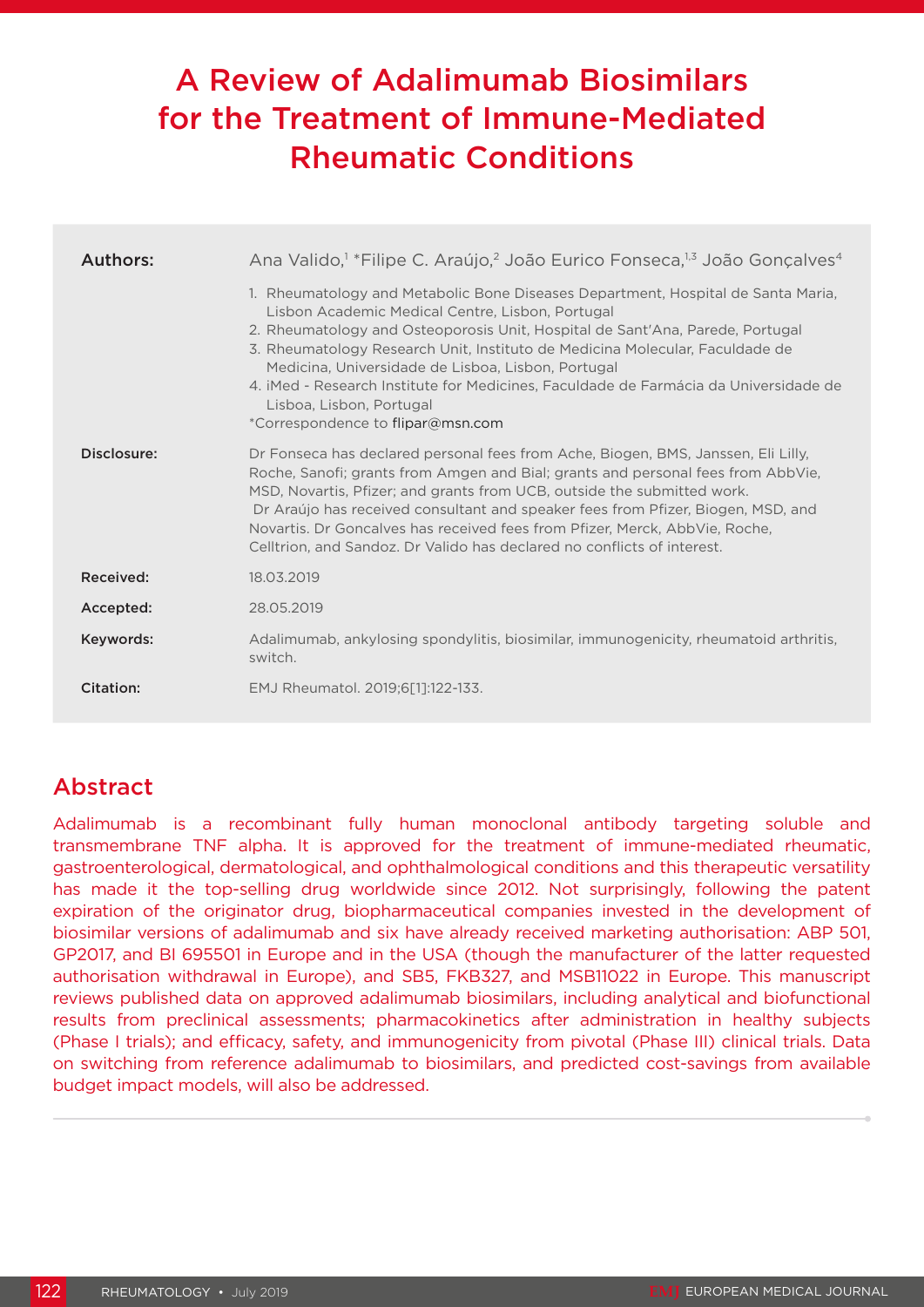## INTRODUCTION

Adalimumab is a recombinant fully human monoclonal antibody (IgG1 type) targeting soluble and transmembrane TNF. AbbVie's biooriginator adalimumab, branded name Humira® (AbbVie, USA), is the top global selling drug since  $2012<sup>1</sup>$  and it is approved for the treatment of immune-mediated inflammatory conditions of rheumatic, ophthalmological, dermatological, and gastroenterological nature. Adalimumab is indicated for rheumatoid arthritis (RA), ankylosing spondylitis (AS), psoriatic arthritis, juvenile idiopathic arthritis (polyarticular and enthesitis-related arthritis), psoriasis, hidradenitis suppurativa, adult and paediatric Crohn's disease, ulcerative colitis, and adult non-infectious uveitis. In the European Union (EU), but not in the USA, adalimumab is also indicated for nonradiographic axial spondyloarthritis, paediatric psoriasis, paediatric hidradenitis suppurativa, and paediatric non-infectious uveitis.2

The approaching date of patent expiration, alongside the prospect of entering a several billion-dollar market, has led biopharmaceutical manufacturers to invest in the development of biosimilar versions of adalimumab. By the time this manuscript was elaborated, six biosimilars were given positive opinions by the European Medicines Agency (EMA) and the U.S. Food and Drug Administration (FDA): ABP 501 (Amgevita®, Solymbic®, Amjevita®, Amgen, USA), GP2017 (Hefiya®, Halimatoz®, Hyrimoz®, Sandoz, Germany), and BI 695501 (Cyltezo®, Boehringer Ingelheim, Germany) in Europe and in the USA, and SB5 (Imraldi®, Biogen, South Korea),

FKB327 (Hulio®, Fujifilm Kyowa Kirin, Japan), and MSB11022 (Idacio® and Kromeya®, Fresenius Kabi, Germany) only in Europe.<sup>3,4</sup> Table 1 summarises adalimumab biosimilars already approved and currently being developed in highly regulated markets. In the USA, litigation between AbbVie and adalimumab biosimilar manufacturers over adalimumab's patent was resolved by a settlement that protects the patent until 2023.<sup>5</sup> In Europe, the patent expired in October 2018 and the first biosimilars have recently entered the market. It should be noted, however, that the manufacturer of BI 695501 requested withdrawal of marketing authorisation in Europe due to unresolved patent litigation with AbbVie in the USA.<sup>6</sup>

The current article performs a comprehensive review of adalimumab biosimilars approved in highly regulated markets, including available preclinical data, pharmacokinetics (PK), efficacy, safety, and immunogenicity assessments, and pharmacoeconomic considerations.

## PRECLINICAL DEVELOPMENT OF ADALIMUMAB BIOSIMILARS

The stepwise, totality-of-evidence development of any biosimilar product has its mainstay in the demonstration of a high degree of similarity in analytical and biofunctional evaluations between the biosimilar candidate and reference product. After this extensive preclinical phase, an abbreviated clinical phase ensues, including the assessment of PK, efficacy, safety, and immunogenicity.<sup>7</sup>

Table 1: Adalimumab biosimilars already approved and currently being developed in highly regulated markets.<sup>3,4</sup>

| Approved adalimumab biosimilars                    | Adalimumab biosimilars in development |
|----------------------------------------------------|---------------------------------------|
| ABP 501 (Amgen) - USA and Europe                   | M923 (Momenta Pharmaceuticals)        |
| GP2017 (Sandoz) - USA and Europe                   | CHS-1420 (Coherus Biosciences)        |
| BI 695501 (Boehringer-Ingelheim) - USA and Europe* | PF-06410293 (Pfizer)                  |
|                                                    | ONS-3010 (Oncobiologics)              |
| SB5 (Biogen) - Europe                              | AVT02 (Alvotech Swiss AG)             |
| FKB327 (Fujifilm Kyowa Kirin) - Europe             | CT-P17 (Celltrion)                    |
| MSB11022 (Fresenius Kabi) - Europe                 | LBAL (LG Life Sciences)               |

\*Marketing authorisation withdrawn by the manufacturer.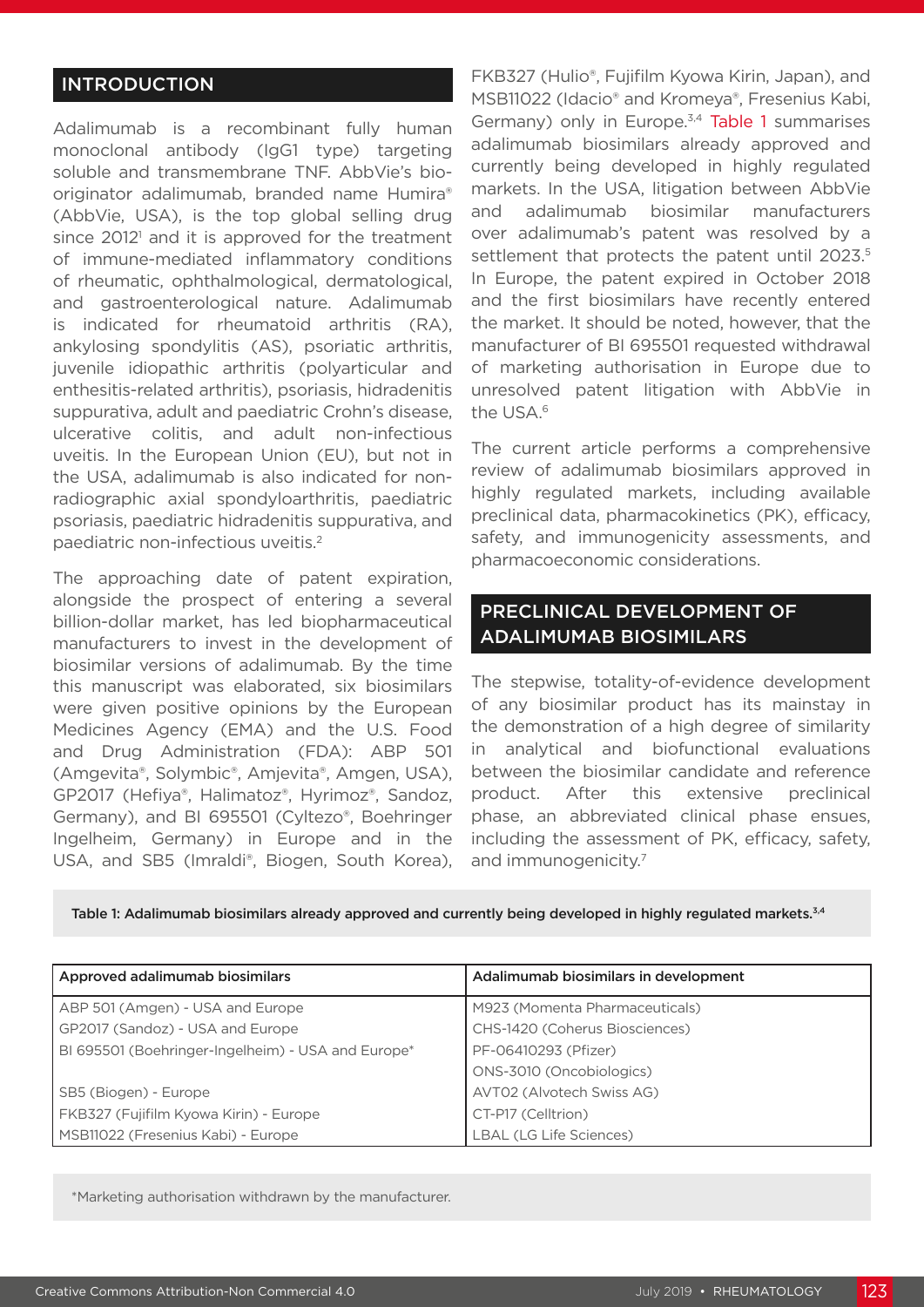Adalimumab biosimilar candidates were tested against several batches of USA and Europesourced reference products for key quality attributes such as primary structure (molecular mass, protein sequence, and post-translational modifications), high-order (secondary and tertiary) structures, product-related and host-cell impurities, general properties, and product stability. State-of-the-art, sensitive, and orthogonal analytical methods were employed, many of them developed or adapted specifically for this purpose. Batches of biosimilar candidates were compared with reference products using pre-established similarity ranges or direct side-by-side comparisons.

After a thorough assessment of preclinical data within the marketing authorisation application, the regulatory agencies considered there was sufficient information to ensure a similar clinical performance in ABP 501, SB5, GP2017, BI 695501, FKB327, and MSB11022, despite some minor quality differences found in some of these candidates, which were duly justified and were not expected to impact PK, efficacy, or safety.<sup>8-13</sup> For instance, SB5 had a slightly higher amount of free sulfhydryl groups, as well as charged N-glycans and acidic variants compared to reference adalimumab.9 FKB327, on the other hand, showed differences in the glycosylation profile, with higher mannose content.<sup>12</sup> This difference led inclusively to further *in vitro* bioassay testing and PK data statistical reanalysis, before similarity was confirmed.<sup>12</sup>

Due to the pleiotropic nature of TNF, all known adalimumab mechanisms of action with potential clinical relevance must be compared *in vitro*. Furthermore, biofunctional testing also demonstrates that differences in quality attributes, should they exist (for instance, posttranslational modifications), do not impact *in vitro* biological activity. Biofunctional data provided by ABP 501, SB5, GP2017, BI 695501, FKB327, and MSB11022 manufacturers showed a high degree of similarity in both Fab and Fc-mediated functions, including, but not limited to, binding and neutralisation of soluble and transmembrane TNF; binding to FcRn, FcγRIa, FcγRIIa, and FcγRIIIa receptors; and antibody-dependent and complement-dependent cytotoxicity.9,11-15

Although not mandatory, most of these biosimilar manufacturers provided PK and toxicology assessments in animal models in the data package presented to the regulatory agencies, once again demonstrating a high degree of similarity to reference products.

## CLINICAL PERFORMANCE OF ADALIMUMAB BIOSIMILARS

All biosimilar candidates demonstrated PK equivalence with EU and USA-sourced reference adalimumab in Phase I trials performed in healthy subjects, with the confidence intervals of the primary endpoints (area under the curve [AUC] and maximum drug concentration [Cmax]) falling within the prespecified range of 0.80-1.25 (Table 2).<sup>16-21</sup> In accordance with regulatory requirements, Phase III trials were performed using a randomised, double-blind, parallel-group design. RA was chosen as the disease population in all but MSB11022, which was tested in patients with plaque-type psoriasis; ABP 501 and GP2017 also have available studies in this condition (Table 3). All biosimilar candidates confirmed similar efficacy, safety, and immunogenicity to reference adalimumab.<sup>18,22-28</sup>

## **Efficacy**

In Phase III trials, biosimilar candidates must demonstrate equivalence to their reference drug, in contrast with pivotal trials of bio-originators in which superiority over placebo is the endpoint. From a statistical point of view, this means that the confidence intervals of the primary efficacy endpoint(s) must be contained within prespecified equivalence margins that are calculated for each biosimilar drug based on historical data from the reference product and by comparison with prior study designs.29

Primary efficacy endpoints were met in all Phase III trials in RA, namely similar American College of Rheumatology 20% (ACR20) improvement criteria responses at Week 24 between reference adalimumab and ABP 501,<sup>22</sup> SB5,<sup>24</sup> BI 695501,<sup>26</sup> and FKB327,<sup>27</sup> and similar mean change in disease activity score-28 including high-sensitivity C-reactive protein (DAS28-CRP) at Week 12 for GP2017 (Table 3).<sup>18</sup> Noteworthy, ABP 501 presented statistically significant superiority over reference drug in ACR20 responses at Weeks 2 and 12, but not at other time points or secondary efficacy endpoints.<sup>30,31</sup> This was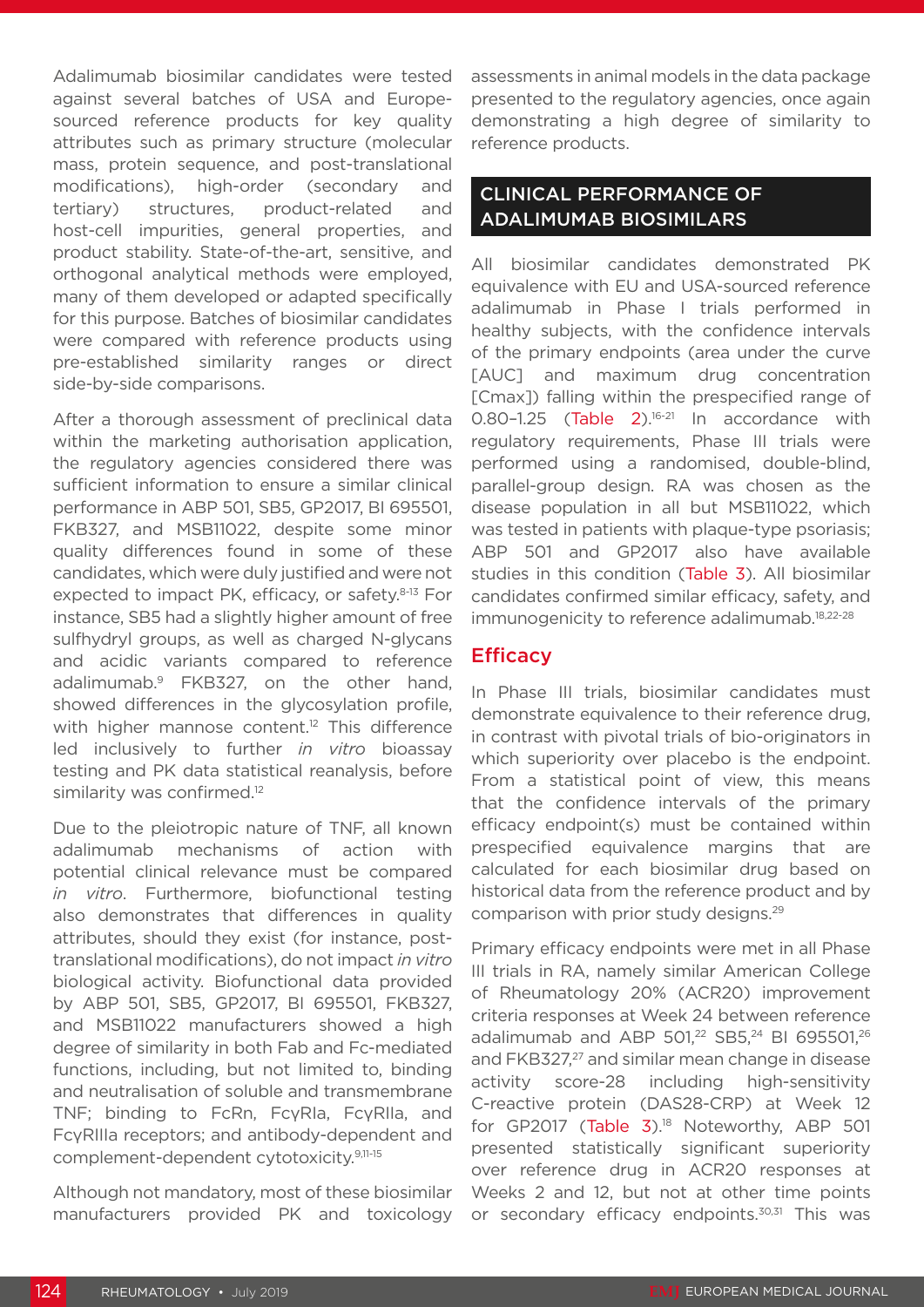not considered by the regulatory agencies to compromise biosimilarity and was attributed to chance. Secondary efficacy endpoints, including ACR50/70 responses, European League Against Rheumatism (EULAR) criteria responses, and DAS28 variations and remission were also similar between reference drug and biosimilar

candidates.18,22,24,26-28 Interestingly, in pivotal trials of adalimumab biosimilars, a slightly higher proportion of patients in both biosimilar and reference arms achieved the ACR20 primary endpoint compared to the active arm in pivotal trials of originator adalimumab, which may be attributed to different trial designs.<sup>32</sup>

### Table 2: Phase I clinical trials for each approved adalimumab biosimilar.

| <b>Biosimilar</b> | <b>Trial phase</b>    | Population          | N   | Primary endpoint                                                                                                                            | <b>Results</b>                                                                                                                                                                                                                                                                                                                                                                                                                                                                                                                                                                                              |
|-------------------|-----------------------|---------------------|-----|---------------------------------------------------------------------------------------------------------------------------------------------|-------------------------------------------------------------------------------------------------------------------------------------------------------------------------------------------------------------------------------------------------------------------------------------------------------------------------------------------------------------------------------------------------------------------------------------------------------------------------------------------------------------------------------------------------------------------------------------------------------------|
| <b>ABP 501</b>    | Phase I <sup>16</sup> | Healthy<br>subjects | 203 | PK bioequivalence<br>of ABP 501 and<br>USA and EU-ADL,<br>as assessed by<br>AUCinf and Cmax;<br>equivalence margin<br>$0.80 - 1.25$         | <b>EFFICACY:</b><br>ABP 501/USA-ADL: AUCinf 1.11 (90% CI: 1.00-1.24);<br>Cmax<br>1.04 (90% CI: 0.96-1.12);<br>ABP 501/EU-ADL: AUCinf 1.04 (90% CI: 0.94-1.17);<br>Cmax 0.96 (90% CI: 0.89-1.03);<br>USA-ADL/EU-ADL: AUCinf 0.94 (90% CI: 0.84-<br>1.04); Cmax 0.92 (90% Cl: 0.860-0.994)<br><b>SAFETY:</b><br>Any TEAE<br>ABP 501: 58.2%, USA-ADL: 47.8%, EU-ADL: 68.7%<br>Any serious AE<br>ABP 501: 0.0%, USA-ADL: 0.0%, EU-ADL: 1.5%*<br>*Was considered unrelated to the study drug                                                                                                                     |
| SB <sub>5</sub>   | Phase I <sup>17</sup> | Healthy<br>subjects | 189 | PK bioequivalence<br>of SB5 and EU-<br>ADL, USA-ADL as<br>assessed by AUCinf,<br>AUC last, and Cmax;<br>equivalence margin<br>$0.80 - 1.25$ | <b>EFFICACY:</b><br>SB5/USA-ADL: AUCinf 1.001 (90% CI: 0.890-1.126);<br>AUClast 1.025 (90% CI: 0.911-1.153); Cmax 0.972<br>(90% CI: 0.881-1.073)<br>SB5/EU-ADL: AUCinf 0.990 (90% CI: 0.885-1.108);<br>AUClast 1.027 (90% Cl: 0.915-1.153); Cmax 0.957<br>(90% Cl: 0.870-1.504)<br>USA-ADL/EU-ADL: AUCinf 1.011 (90% CI: 0.904-<br>1.131); AUClast 0.998 (90% CI: 0.887-1.122); Cmax<br>1.016 (90% CI: 0.920-1.121)<br><b>SAFETY:</b><br>Any TEAE<br>SB5: 57.1%, USA-ADL:61.9%, EU-ADL: 46.0%<br>Any serious AE<br>SB5: 1.6%,* USA-ADL: 1.6%,* EU-ADL: 0.0%<br>*Were considered unrelated to the study drug |
| GP2017            | Phase l <sup>18</sup> | Healthy<br>subjects | 318 | PK bioequivalence<br>of GP2017 and<br>EU-ADL, USA-ADL<br>as assessed by<br>AUCinf and Cmax;<br>equivalence margin<br>$0.80 - 1.25$          | <b>EFFICACY:</b><br>GP2017/EU-ADA: AUCinf 1.04 (90% CI: 0.96-1.13);<br>Cmax 1.05 (90% CI: 0.99-1.11)<br>EU-ADA/USA-ADA: AUCinf 1.04 (90% CI: 0.96-1.13);<br>Cmax 0.95 (90% CI: 0.90-1.01)<br><b>SAFETY:</b><br>Any TEAE<br>GP2017: 62.7%, ADL: 73.9%<br>Any serious AE<br>GP2017: 0.3%;* ADL: 0.3% <sup>+</sup><br>*Was suspected to be related to the study drug<br>*Was considered unrelated to the study drug                                                                                                                                                                                            |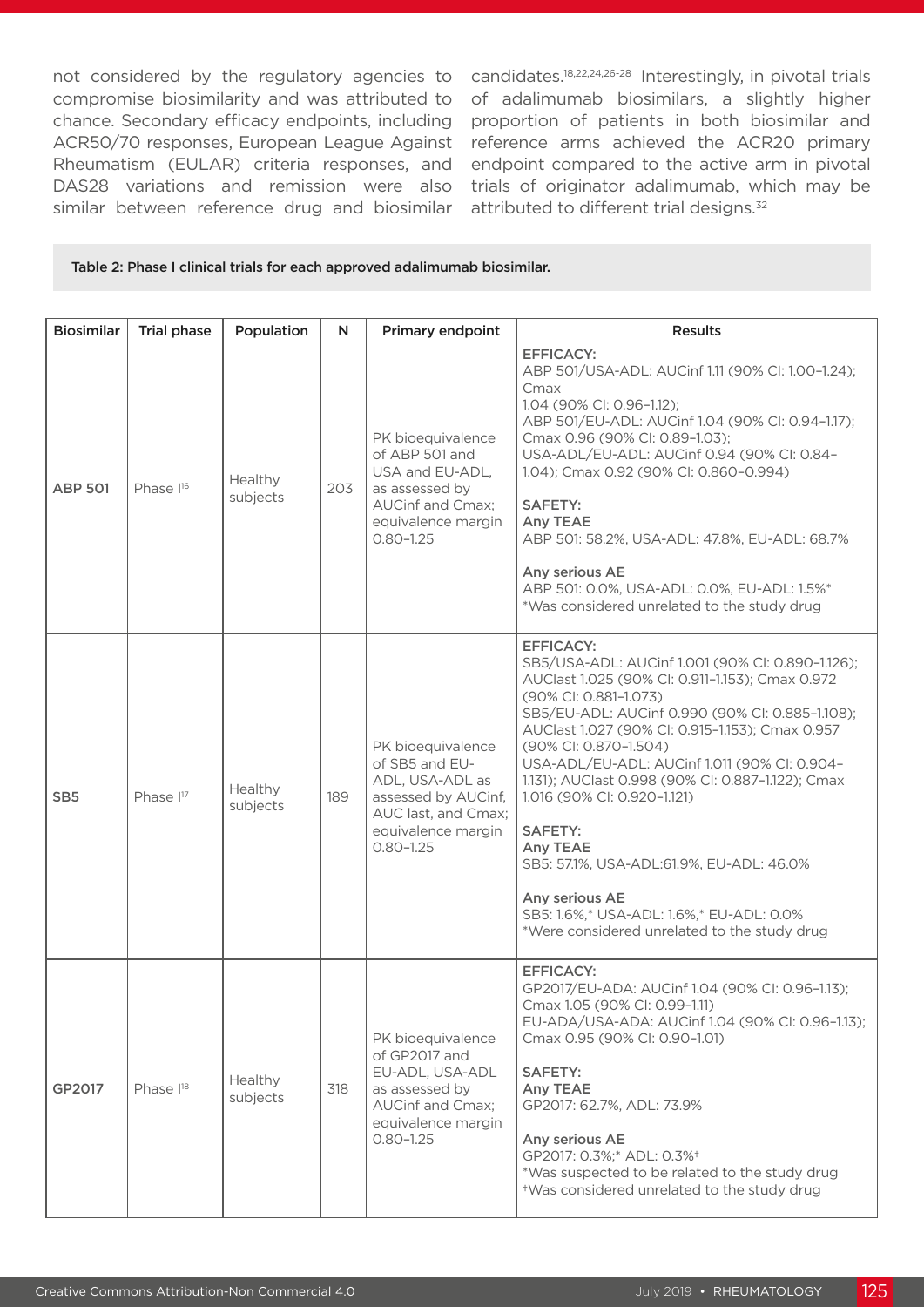| <b>Biosimilar</b> | <b>Trial phase</b>                           | Population          | N   | Primary endpoint                                                                                                                                     | <b>Results</b>                                                                                                                                                                                                                                                                                                                                                                                                                                                                                                                                                                                                                                                                                                                                             |
|-------------------|----------------------------------------------|---------------------|-----|------------------------------------------------------------------------------------------------------------------------------------------------------|------------------------------------------------------------------------------------------------------------------------------------------------------------------------------------------------------------------------------------------------------------------------------------------------------------------------------------------------------------------------------------------------------------------------------------------------------------------------------------------------------------------------------------------------------------------------------------------------------------------------------------------------------------------------------------------------------------------------------------------------------------|
| BI 695501         | Phase I<br>(VOLTAIRE-<br>$PK)$ <sup>19</sup> | Healthy<br>subjects | 327 | PK bioequivalence<br>of BI 695501 and<br>USA and EU-ADL as<br>assessed by AUCinf,<br>AUClast, and Cmax;<br>equivalence margin<br>$0.80 - 1.25$       | <b>EFFICACY</b><br>BI 695501/USA-ADL: AUCinf 108.6% (90% CI:<br>98.5-119.8%); AUClast 107.3% (90% CI: 98.5-117.0%);<br>Cmax 100.9% (90% CI: 95.2-106.9%)<br>BI 695501/EU-ADL: AUCinf 101.3% (90% CI: 92.5-<br>111.0%); AUClast 99.9% (90% CI: 92.2-108.4%); Cmax<br>96.4% (90% CI: 91.1-102.0%)<br>USA/EU-ADL: AUCinf 94.0% (90% Cl: 86.0-102.8%);<br>AUClast 93.7% (90% CI: 86.8-101.1%); Cmax 95.9%<br>(90% CI: 90.8-101.3%)<br><b>SAFETY</b><br>Any TEAE<br>BI 695501: 19.4%, USA-ADL: 26.9%, EU-ADL: 25.9%<br>Any serious AE<br>BI 695501: 2.8%, USA-ADL: 2.8%, EU-ADL: 1.9%<br>Of these, two serious AE (abdominal pain in the<br>BI 695501 group and appendicitis in the USA-<br>approved Humira group) were considered related to<br>the study drug |
| <b>FKB327</b>     | Phase <sup>120</sup>                         | Healthy<br>subjects | 180 | PK bioequivalence<br>of FKB327 and<br>USA and EU-ADL<br>as assessed by<br>AUCinf and Cmax;<br>equivalence margin<br>$0.80 - 1.25$                    | <b>EFFICACY</b><br>FKB327/USA-ADL: AUCinf 0.98 (90% Cl: 0.88-1.10);<br>AUClast 1.01 (90% CI: 0.91-1.12); Cmax 1.07 (90% CI:<br>$0.98 - 1.17$ )<br>FKB327/EU-ADL: AUCinf 1.06 (90% CI: 0.94-1.18);<br>AUClast 108 (90% Cl: 0.97-1.20); Cmax 1.13 (90% Cl:<br>$1.03 - 1.23$<br>USA/EU-ADL: AUCinf 0.93 (90% Cl: 0.83-1.04);<br>AUClast 0.93 (90% Cl: 0.84-1.03); Cmax 0.95 (90%<br>CI: 0.87-1.04)<br><b>SAFETY</b><br>Any TEAE<br>FKB327: 58.3%, USA-ADL: 60.0%, EU-ADL: 65.0%<br>Any serious AE<br>FKB327: 1.7%,* USA-ADL: 1.7%,* EU-ADL: 0.0%<br>*Possibly related to the study drug                                                                                                                                                                       |
| <b>MSB11022</b>   | Phase $I21$                                  | Healthy<br>subjects | 213 | PK bioequivalence<br>of MSB11022 and<br>USA-ADL and EU-<br>AD as assessed by<br>Cmax, AUCinf, and<br>AUClast;<br>equivalence margin<br>$0.80 - 1.25$ | <b>EFFICACY</b><br>MSB11022/USA-ADL: AUCinf 90.46% (90% Cl: 81.29-<br>100.67%); AUClast 96.03% (90% Cl: 85.32-108.88%);<br>Cmax 97.22% (90% CI: 89.27-105.88%)<br>MSB11022/EU-ADL: AUCinf 89.12 (90% CI: 80.14-<br>99.10%); AUClast 91.53% (90% CI: 81.33-103.02%);<br>Cmax 95.38% (90% Cl: 87.58-103.87%)<br>USA/EU-ADL: AUCinf 98.52% (90% Cl: 88.56-<br>109.59%); AUClast 95.32% (90% CI: 84.72-107.25%);<br>Cmax 98.10% (90% Cl: 90.11-106.81%)<br><b>SAFETY</b><br>Any TEAE<br>MSB11022: 62.8%, USA-ADL: 56.3%, EU-ADL: 62.0%<br>Any serious AE<br>MSB11022: 2.6%,* USA-ADL: 0.0%, EU-ADL: 0.0%<br>*Were considered unrelated to the study drug                                                                                                       |

AE: adverse event; AUCinf: concentration time curve (AUC) from time 0 extrapolated to infinity; AUClast: concentration time curve (AUC) from time 0 extrapolated to last quantifiable concentration; CI: confidence interval; Cmax: maximum (peak) serum concentration; EU-ADL: European Union-sourced adalimumab; PK: pharmacokinetic; TEAE: treatment emergent adverse event; USA-ADL: United States of America-sourced adalimumab.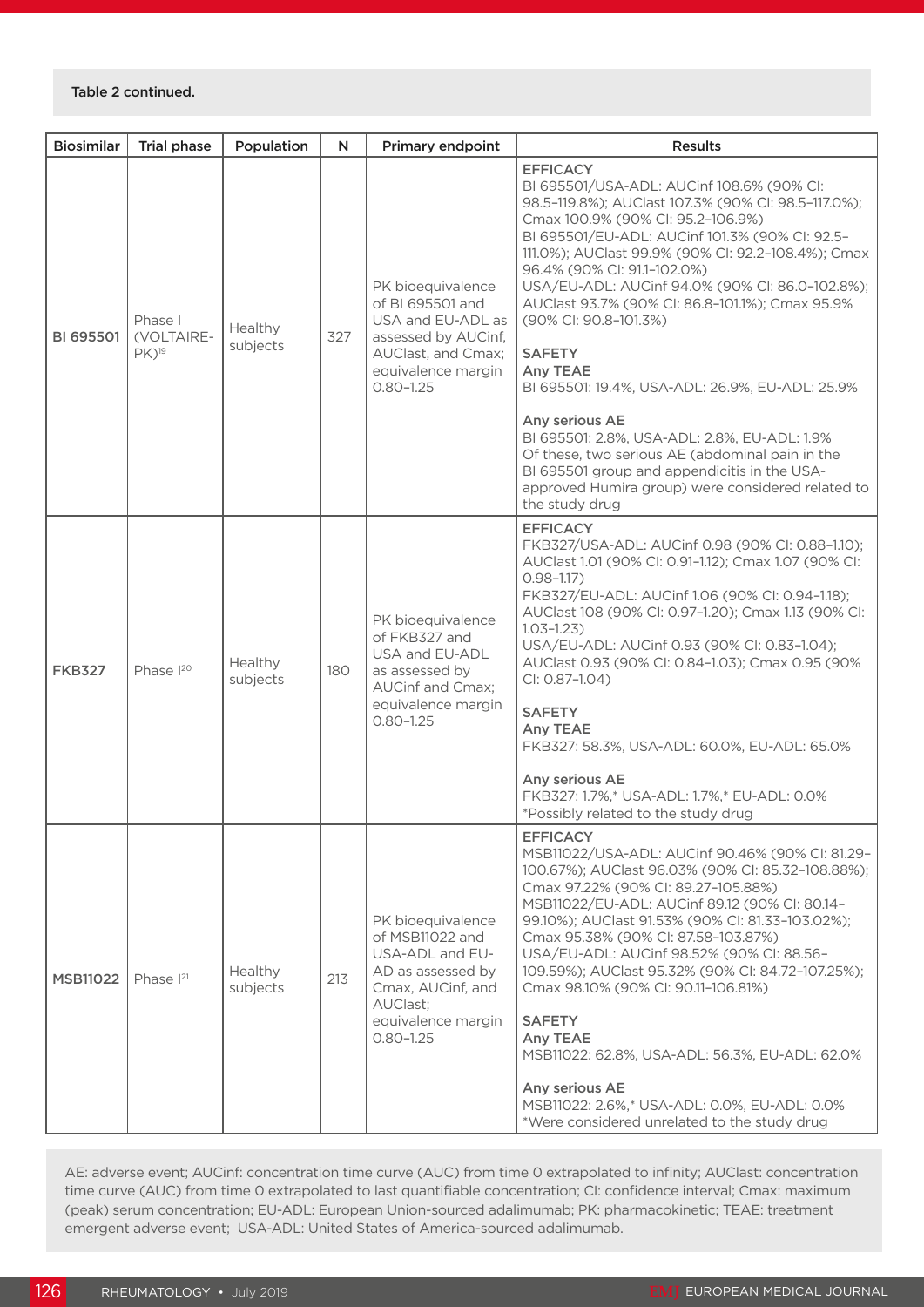## Table 3: Phase III clinical trials for each approved adalimumab biosimilar.

| <b>Biosimilar</b> | <b>Trial phase</b>      | Population                                                    | N   | Primary endpoint                                                                                                                                                                                                                                                                 | <b>Results</b>                                                                                                                                                                                                                                                                                                                                                                                                                                                                                                                                                                                                                                                                                                                                                                                                                                                                                                                                                                                                                                                                                                                                                                                                                                                                                                                                                                                                                        |
|-------------------|-------------------------|---------------------------------------------------------------|-----|----------------------------------------------------------------------------------------------------------------------------------------------------------------------------------------------------------------------------------------------------------------------------------|---------------------------------------------------------------------------------------------------------------------------------------------------------------------------------------------------------------------------------------------------------------------------------------------------------------------------------------------------------------------------------------------------------------------------------------------------------------------------------------------------------------------------------------------------------------------------------------------------------------------------------------------------------------------------------------------------------------------------------------------------------------------------------------------------------------------------------------------------------------------------------------------------------------------------------------------------------------------------------------------------------------------------------------------------------------------------------------------------------------------------------------------------------------------------------------------------------------------------------------------------------------------------------------------------------------------------------------------------------------------------------------------------------------------------------------|
| <b>ABP 501</b>    | Phase III <sup>22</sup> | Moderate-<br>to-severe<br>active RA<br>despite MTX            | 526 | Therapeutic equivalence<br>in ACR20 responses at<br>Week 24; equivalence<br>margin 0.738-1.355                                                                                                                                                                                   | <b>EFFICACY</b><br>ACR20 response at Week 24 was 74.6% (ABP<br>501) and 72.4% (ADL); risk ratio of ACR20 (90%<br>CI) between groups was 1.039 (0.954, 1.133)<br><b>SAFETY</b><br>Any TEAE<br>ABP 501: 50.0%, ADL: 54.6%<br>Any serious AE<br>ABP 501: 3.8%, ADL: 5.0%<br><b>IMMUNOGENICITY</b><br><b>Baseline</b><br>ADAb: ABP 501: 1.9%; ADL: 2.3%; nAb:<br>ABP 501: 0.0%, ADL: 0.0%<br>Week 4, 12, or 26<br>ADAb: ABP 501: 38.3%; ADL: 38.2%; nAb:<br>ABP 501: 9.1%, ADL: 11.1%                                                                                                                                                                                                                                                                                                                                                                                                                                                                                                                                                                                                                                                                                                                                                                                                                                                                                                                                                     |
|                   | Phase III <sup>23</sup> | Moderate-<br>to-severe<br>chronic<br>plaque-type<br>psoriasis | 350 | Therapeutic equivalence<br>in PASI improvement at<br>Week 16 (equivalence<br>margin of ±15); PASI 50,<br>PASI 75, PASI 90, and<br>PASI 100 responses,<br>sPGA response and mean<br>change in affected BSA<br>from baseline at Weeks<br>16, 32, and 50 after re-<br>randomisation | <b>EFFICACY</b><br>PASI percent improvement at Week 16 was<br>80.9% (ABP 501) and 83.1% (ADL) (least-<br>square mean difference -2.18 [95% CI: -7.39<br>to 3.02]); after re-randomisation, PASI percent<br>improvement at Week 32 was 87.6% (ABP 501/<br>ABP 501), 88.2% (ADL/ADL), and 87.0% (ADL/<br>ABP 501); at Week 50 was 87.2% (ABP 501/ABP<br>501), 88.1% (ADL/ADL), and 85.8% (ADL/ABP<br>501)<br>sPGA at Week 16 was 66.4% (ABP 501/ABP<br>501), 73.4% (ADL/ADL), and 67.5% (ADL/ABP<br>501); at Week 32 was 66.4% (ABP 501/ABP<br>501), 72.2% (ADL/ADL), and 70.4% (ADL/ABP<br>501); and at Week 50 was 68.7% (ABP 501/ABP<br>501), 74.3% (ADL/ADL), and 69.6% (ADL/ABP<br>501)<br>BSA affected at Week 16 of -19.3% (ABP 501/<br>ABP 501), -24.2% (ADL/ADL), and -23.5% (ADL/<br>ABP 501); Week 32 and 50 BSA results were<br>similar to those at Week 16 and percentages for<br>each group at all time points were comparable<br><b>SAFETY</b><br>Week 16<br>Any TEAE ABP 501: 67.2%, ADL: 63.6%<br>Any serious AE ABP 501: 3.4%, ADL: 2.9%<br>Week 50<br>Any TEAE ABP 501/ABP 501: 71.1%, ADL/ADL:<br>65.8%, ADL/ABP 501: 70.1%<br>Any serious AE ABP 501/ABP 501: 2.6%, ADL/<br>ADL: 5.1%, ADL/ABP 501: 5.2%<br><b>IMMUNOGENICITY</b><br>Any time point throughout Week 52<br>ADAb: ABP 501/ABP 501: 68.4%, ADL/ADL<br>74.7%, ADL/ABP 501: 72.7%;<br>nAb: ABP 501/ABP 501: 13.8%, ADL/ADL 20.3%,<br>ADL/ABP 501: 24.7% |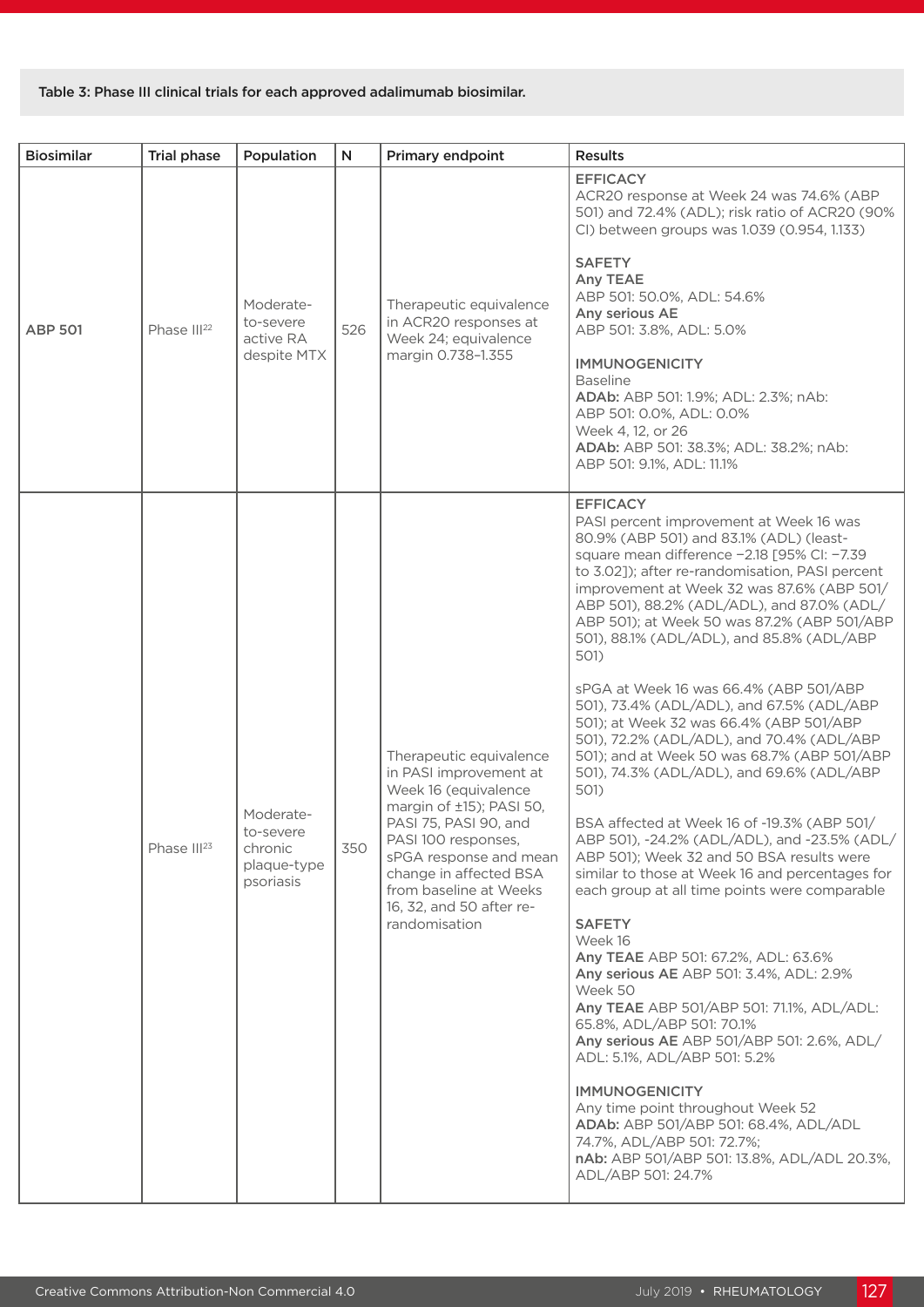| <b>Biosimilar</b> | <b>Trial phase</b>      | Population                                                    | N   | Primary endpoint                                                                                | <b>Results</b>                                                                                                                                                                                                                                                                                                                                                                                                                                                 |
|-------------------|-------------------------|---------------------------------------------------------------|-----|-------------------------------------------------------------------------------------------------|----------------------------------------------------------------------------------------------------------------------------------------------------------------------------------------------------------------------------------------------------------------------------------------------------------------------------------------------------------------------------------------------------------------------------------------------------------------|
| SB <sub>5</sub>   | Phase III <sup>24</sup> | Moderate-<br>to-severe<br>active RA<br>despite MTX            | 542 | Therapeutic equivalence<br>in ACR20 responses at<br>Week 24; equivalence<br>margins of ±15%     | <b>EFFICACY</b><br>ACR20 response at Week 24 was 72.4% (SB5)<br>and 72.2% (ADA); adjusted difference (SB5-<br>ADL) was 0.1% (95% CI: -7.83-8.13%)<br><b>SAFETY</b><br>Any TEAE<br>SB5: 35.8%, ADL: 40.7%<br>Any serious AE<br>SB5: 1.1%, ADL: 2.9%<br><b>IMMUNOGENICITY</b><br>Up to Week 24<br>ADAb: SB5: 33.1%; ADL: 32.0%;<br>nAb: SB5: 16.5%, ADL: 16.0%<br>Week 24<br>ADAb: SB5: 32.4%, ADL: 31.4%;<br>nAb: SB3: 13.6%, ADL: 14.6%                        |
| GP2017            | Phase II <sup>18</sup>  | Moderate-<br>to-severe<br>active RA<br>despite MTX            | 353 | Therapeutic equivalence<br>in DAS28-CRP responses<br>at Week 12; equivalence<br>margin of ±0.6  | <b>EFFICACY</b><br>Mean change from baseline at Week 12 in<br>DAS28-CRP was -2.16% for GP2017 (n=140) and<br>$-2.18\%$ for ADL (n=144) ( $\Delta$ =0.02; 95% CI: -0.24,<br>0.27)<br><b>SAFETY</b><br>Any TEAE<br>GP2017: 61.6%, ADL: 60.2%<br>Any serious AE<br>GP2017: 1.7%, ADL: 1.7%<br><b>IMMUNOGENICITY</b><br>Week 24<br>ADAb: GP2017: 21.8%, ADL: 24.4%;<br>nAb: GP2017: 75%, ADL: 73.2%                                                                |
|                   | Phase III <sup>25</sup> | Moderate-<br>to-severe<br>chronic<br>plaque-type<br>psoriasis | 448 | Therapeutic equivalence<br>in PASI75 response rate<br>at Week 16; equivalence<br>margin of ±18% | <b>EFFICACY</b><br>PASI75 response at Week 16 was 58.1% (GP2017)<br>and 55.9% (ADA); adjusted difference (GP2017-<br>ADL) was 2.2% (95% Cl: -6.79-11.10)<br><b>SAFETY</b><br>Any TEAE<br>GP2017: 61.3%; ADL: 64.9%<br>Any serious AE<br>GP2017: 0.0%; ADL: 0.4%<br><b>IMMUNOGENICITY</b><br><b>Baseline</b><br>ADAb: GP2017: 1.3%, ADL: 1.3%;<br>nAb: GP2017: 0.0%, ADL: 0.0%<br>Week 17<br>ADAb: GP2017: 25.7%, ADL: 26.7%;<br>nAb: GP2017: 95.8%, ADL: 97.7% |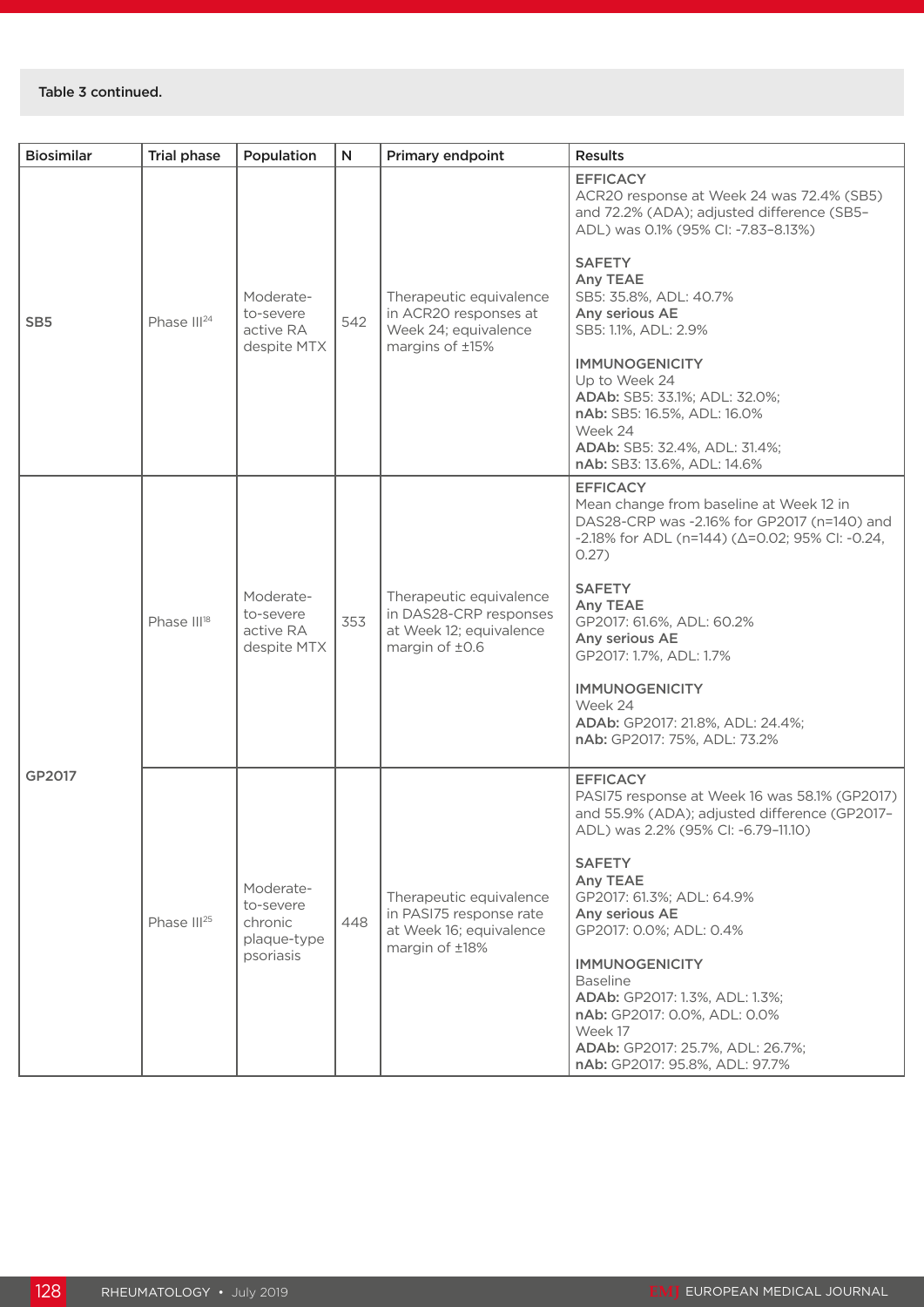| <b>Biosimilar</b> | <b>Trial phase</b>                             | Population                                                    | N   | Primary endpoint                                                                                                                        | <b>Results</b>                                                                                                                                                                                                                                                                                                                                                                                                                                                                                                  |
|-------------------|------------------------------------------------|---------------------------------------------------------------|-----|-----------------------------------------------------------------------------------------------------------------------------------------|-----------------------------------------------------------------------------------------------------------------------------------------------------------------------------------------------------------------------------------------------------------------------------------------------------------------------------------------------------------------------------------------------------------------------------------------------------------------------------------------------------------------|
| <b>BI 695501</b>  | Phase III<br>(VOLTAIRE-<br>$RA)$ <sup>26</sup> | Moderate-<br>to-severe<br>active RA<br>despite MTX            | 645 | Therapeutic equivalence<br>in ACR20 responses at<br>Weeks 12 (equivalence<br>margin: -12%-15%) and 24<br>(equivalence margin: ±<br>15%) | <b>EFFICACY</b><br>ACR responses at Week 12: 67.0% (BI 695501)<br>and 61.1% (ADL) (90% CI: -0.9-12.7); ACR<br>responses at Week 24: 69.0% (BI 695501) and<br>64.5% (ADL) (95% CI: -3.4-12.5)<br><b>SAFETY</b><br>Any TEAE<br>BI 695501/BI 695501: 19.1%, ADL/BI 695501:<br>19.2%, ADL/ADL: 22.9%<br>Any serious AE<br>BI 695501/BI 695501: 5.6%, ADL/BI 695501:<br>6.8%, ADL/ADL: 9.7%<br><b>IMMUNOGENICITY</b><br>Week 24<br>ADAb: BI 695501: 1.70%, ADL: 3.28%;<br>nAb: BI 695501: 1.4%, ADL: 2.5%<br>Week 48 |
|                   |                                                |                                                               |     |                                                                                                                                         | ADAb: BI 695501: 47.4%, ADL: 53.0%;<br>nAb: Frequencies up to Week 24 were also<br>similar between the groups                                                                                                                                                                                                                                                                                                                                                                                                   |
| <b>FKB327</b>     | Phase III <sup>27</sup>                        | Moderate-<br>to-severe<br>active RA<br>despite MTX            | 728 | Therapeutic equivalence<br>in ACR20 responses at<br>Weeks 24; equivalence<br>margin ±13%                                                | <b>EFFICACY</b><br>ACR20 responses at Week 24: 74.4% (FKB327)<br>and 75.7% (ADL); (95% CI: -7.6-5.0)<br><b>SAFETY</b><br><b>Any TEAE</b><br>FKB327: 55.5%, ADL: 61.6%<br>Any serious AE<br>FKB327: 4.1%, ADL: 5.2%<br><b>IMMUNOGENICITY</b><br><b>Baseline</b><br>ADAb: FKB327: 3.7%, ADL: 5.3%;<br>nAb: FKB327: 2.5%, ADL: 61.1%<br>Week 24<br>ADAb: FKB327: 62.0%, ADL: 59.4%;<br>nAb: FKB327: 4.4%, ADL: 59.1%                                                                                               |
| <b>MSB11022</b>   | Phase III <sup>28</sup>                        | Moderate-<br>to-severe<br>chronic<br>plaque-type<br>psoriasis | 443 | Therapeutic equivalence<br>in PASI75 response rate<br>at Week 16; equivalence<br>margin of ±18%                                         | <b>EFFICACY</b><br>PASI75 response at Week 16 was 90.6%<br>(MSB11022) and 91.7% (ADA); adjusted<br>difference (MSB11022-ADL) was 1.0% (95% CI:<br>$-1.23 - 2.98$<br><b>SAFETY</b><br>Any TEAE<br>MSB11022: 51.1%, ADA: 53.2%<br>Any serious AE<br>MSB11022: 3.6%, ADA: 2.7%<br><b>IMMUNOGENICITY</b><br>Week 24<br>ADAb: MSB11022: 87.3%, ADL: 88.6%;<br>nAb: MSB11022: 37.6%, ADL: 39.1%                                                                                                                       |

ACR20: American College of Rheumatology 20% improvement criteria; ADAb: antidrug antibody; ADL: adalimumab; AE: adverse event; BSA: body surface area; CI: confidence interval; DAS28-CRP: disease activity score-28 including high-sensitivity C-reactive protein; MTX: methotrexate; nAb: neutralising antibody; PASI: Psoriasis Area and Severity Index; RA: rheumatoid arthritis; sPGA: static Physician's Global Assessment; TEAE: treatment emergent adverse event.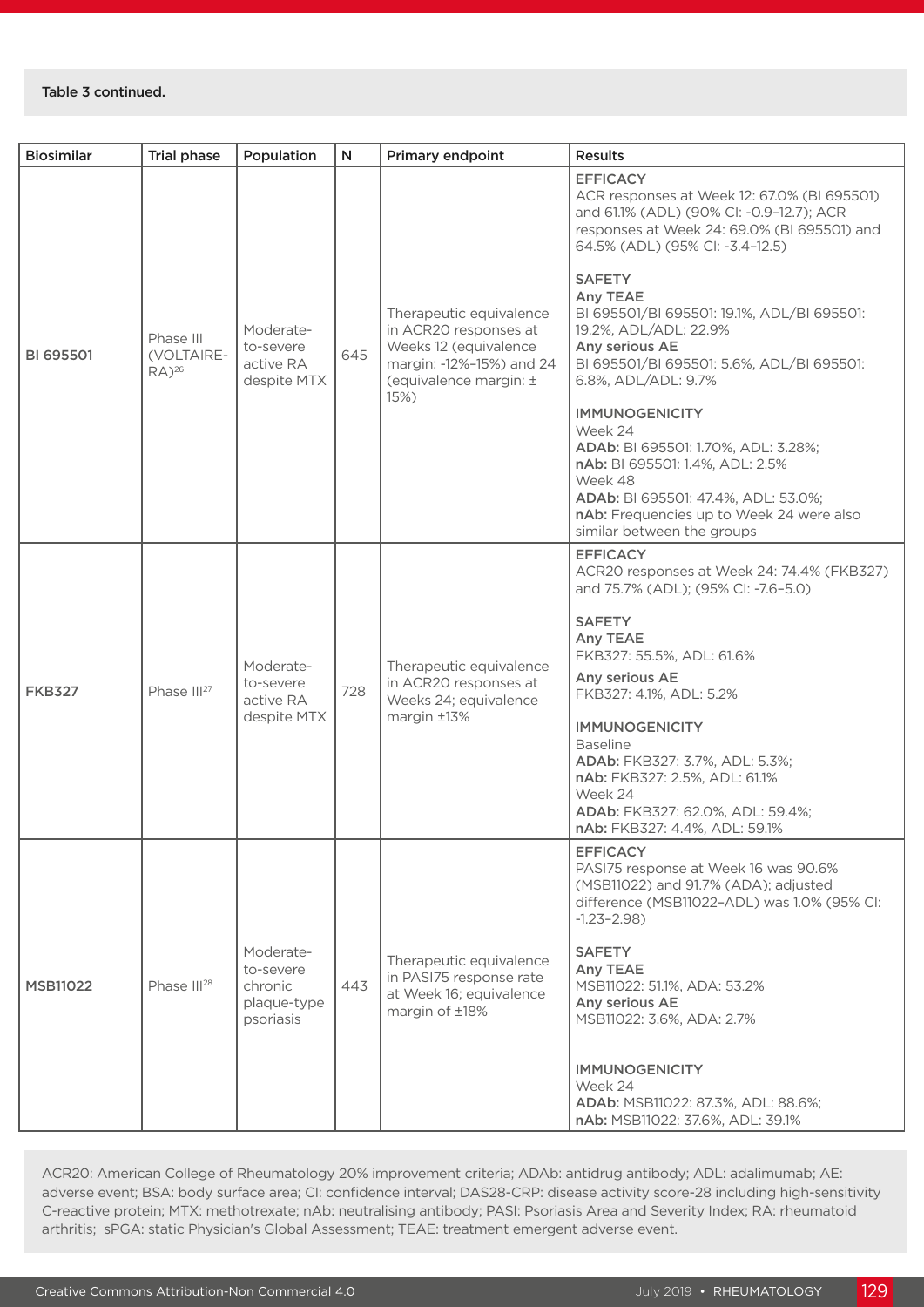MSB11022 performed similarly to reference drug in Psoriasis Area and Severity Index (PASI) 75 response at Week 16 (primary endpoint) in a Phase III trial in plaque-type psoriasis, confirming biosimilarity.28 This biosimilar was recently assessed in a Phase III trial of RA patients but results were not available to this date. ABP 501 and GP2017 also had Phase III trials in plaquetype psoriasis, showing comparable results in primary (PASI percent improvement and PASI 75, respectively) and secondary endpoints at Week 16.23,25

Despite being assessed in trials of patients with RA and psoriasis, approved adalimumab biosimilars were granted by the regulatory agencies with the remaining clinical indications of the originator drug (extrapolation of indications).

## Safety

No new adverse events were found in Phase III clinical trials beyond those expected for the population and drug class, and the majority were classified as mild-to-moderate in severity.

The rate of treatment-emergent adverse events (TEAE) was similar in the biosimilar and reference drug groups, ranging from 19.1–61.6% for biosimilars (ABP 501: 50.0%, SB5: 35.8%, GP2017: 61.6%, BI 695501: 19.1%, FKB327: 55.5%, MSB11022: 58.0%) and 40.7–62.0% for reference adalimumab.<sup>18,22,24,26-28</sup> The rate of severe adverse events was also similar in both groups, ranging from 1.1–5.6% for the biosimilar group (ABP 501: 3.8%, SB5: 1.1%, GP2017: 1.7%, BI 695501: 5.6%, FKB327: 4.1%, MSB11022: 3.6%) and 1.7–5.0% for the reference drug group.<sup>18,22,24,26-28</sup>

Despite similar safety profiles, some minor differences are worth mentioning. For instance, ABP 501, BI 695501, and SB5 had fewer injection site reactions compared to reference adalimumab,22,24,26 which was considered not relevant and attributed to differences in excipients by regulatory agencies. BI 695501 showed increased incidence of analytical changes like anaemia (most in patients with low haemoglobin levels at baseline); bone fractures (but incidence within expected range in the general population); and positive screening for tuberculosis (no active cases). EMA accepted these events as rare and attributed to chance.<sup>33</sup>

## Immunogenicity

The use of a biologic agent can trigger an immune response, which may result in reduced efficacy, treatment failure, or adverse effects.<sup>34</sup> Detailed immunogenicity evaluations are required for approval of biosimilars and the types of assays and sensitivity of detection are described in updated regulatory guidance documents.<sup>35,36</sup> In the case of rheumatic diseases, 25 studies with immunogenicity data for 16 biosimilars or biosimilar candidates are published: 7 with adalimumab as the reference product (biosimilars BI 695501, SB5, ABP 501, FKB327, and MSB11022, and biosimilar candidates PF-06410293 and ZRC-3197).

Studies of adalimumab in both healthy volunteers and patients varied in methodology of antidrug antibodies (ADAb)/neutralising antibodies (nAb) detection, as well as study design and duration, meaning that comparisons between studies are not a reliable means to determine which biosimilar is more prone to elicit an immune response. Nevertheless, immunogenicity results of Phase III trials are summarised in Table 3.

The incidences of ADAb in adalimumab trials generally increased with trial duration (reaching a plateau after 12–24 weeks of treatment), a phenomenon that was not observed in trials of etanercept, rituximab, and their biosimilars. Typically, ADAb-positive individuals had lower drug concentrations and higher clearance rates compared with ADAb-negative individuals, with effects comparable between reference products and biosimilars. Overall, in adalimumab trials there is evidence that the formation of ADAb is associated with deterioration in certain pharmacodynamic parameters such as CRP or erythrocyte sedimentation rate and diminished clinical efficacy and safety, but the statistical significance of those differences was generally not examined in individual trials.

Cross-reactivity assessments show the ability of ADAb to bind both the reference and biosimilar products and have been reported in only four randomised control trials in rheumatic diseases, one of them with adalimumab and its biosimilar FKB327.20

Biosimilars can be introduced into patients' treatment regimens, which may affect immunogenicity. Available data for the biosimilars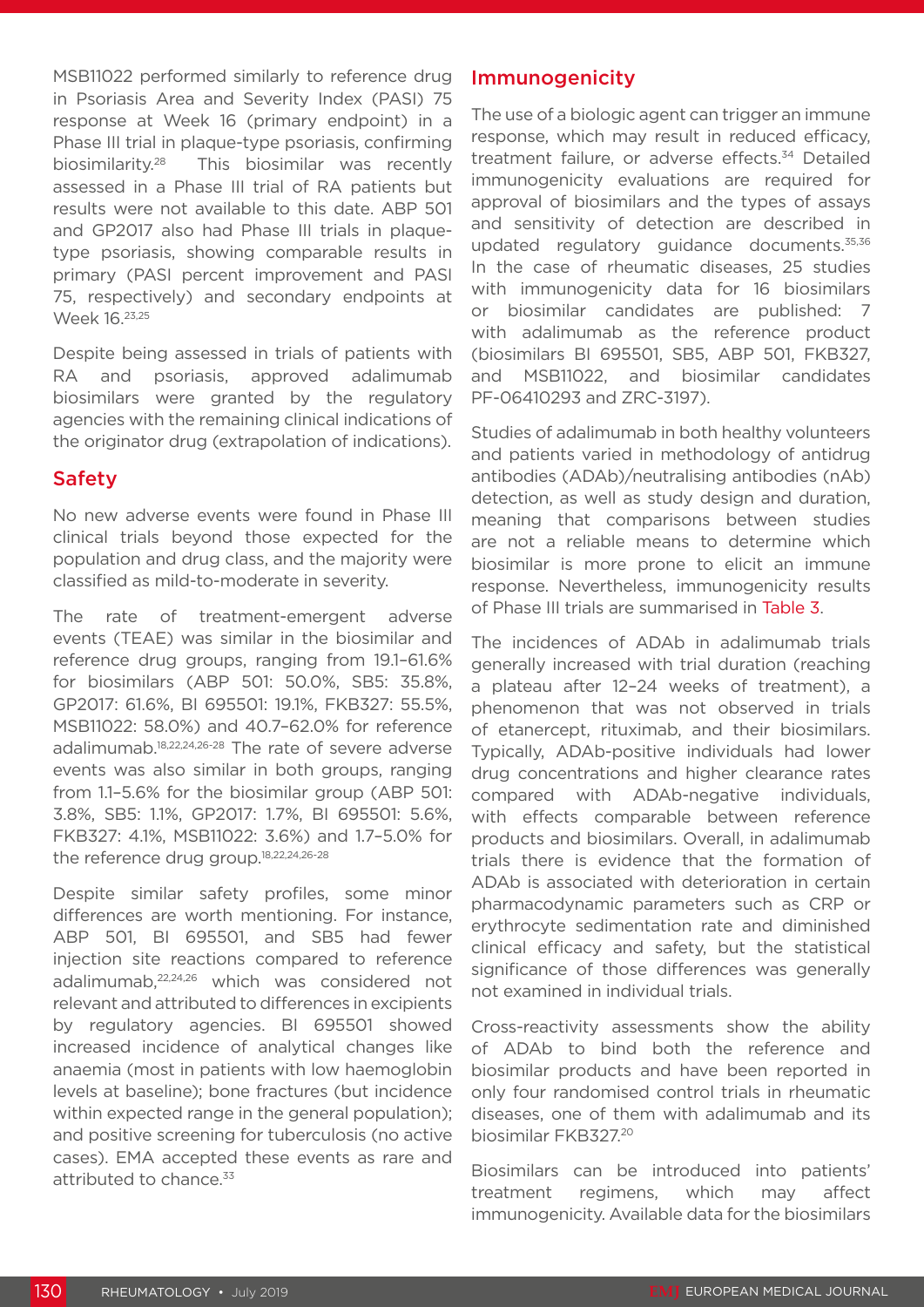of adalimumab indicate that switching resulted in no changes in quantitative or qualitative immunogenicity (see below). Overall, the ranges of ADAb incidences in pivotal randomised control trials of reference products are lower than those reported in recent trials comparing them to their biosimilars, $37$  which may be a result of improvements in assay methodology (including sample handling, drug trough levels, validation techniques, sample storage, number of replicates), sensitivity (currently mandated by regulatory agencies),<sup>35,36</sup> as well as patient disease status and the trial design employed.<sup>38</sup>

## Switch

All adalimumab biosimilars have information on at least one switch, except MSB11022. Their Phase III clinical trials were extended to a later period of evaluation where patients on the reference drug were re-randomised to switch to biosimilar or to remain on reference drug. These studies had on average a post-switch period of 28 weeks (ABP 501 [psoriasis]: Week 16 to 52; GP2017 [RA]: Week 24 to 48; BI 695501: Week 24 to 48; SB 5: Week 24 to 52; FKB327: Week 28 to 48). ACR20/50/70 response rates and mean change from baseline in DAS28-erythrocyte sedimentation rate were similar across the switched and the continuous groups.18,22-27Also, there were no differences in the rate of treatment discontinuation between groups. In the study of SB5, radiographic results were also analysed. Radiographic progression was comparable between all treatment groups over the course of 52 weeks, and consistent with historical data for reference adalimumab.<sup>39</sup> Whilst these studies assessed a single transition from reference to biosimilar drug, GP2017 had a Phase III trial performed in patients with chronic plaque-type psoriasis including a multipleswitch period.25 Patients achieving a ≥50% PASI improvement were re-randomised to maintain their originally assigned treatment or to receive either GP2017 or reference adalimumab during three alternating 6-week periods. Once again, no significant difference in efficacy, safety, or immunogenicity was found between switchers and non-switchers.25

With regard to safety, the different clinical trials also showed similar results between switch and maintenance groups. The rate of TEAE was similar in these groups, ranging from 15.6–54.6% for switch groups (adalimumab to SB5: 37.6%'

adalimumab to GP2017 [RA]: 45.5%, adalimumab to BI 695501: 42.5%; adalimumab to FKB327: 54.6%; adalimumab to ABP5 01 [psoriasis]: 15.6%; adalimumab to GP2017 [psoriasis]: 46.0%), 19.0– 55.9% for the adalimumab maintenance groups, and 23.0–53.1% for the biosimilar maintenance groups. The rate of severe adverse events was also similar, ranging from 0.0–5.7% for the switch groups (adalimumab to SB5: 3.2%; adalimumab to GP2017 [RA]: 5.7%; adalimumab to BI 695501: 4.1%; adalimumab to FKB327: 2.8%, adalimumab to ABP 501 [psoriasis]: 0.0%; adalimumab to GP2017 [psoriasis]: 6.0%), 0.0–6.3% for the adalimumab maintenance groups, and 1.3–4.0% for the biosimilar maintenance groups. No hypersensitivity to adalimumab was reported upon switching.18,22-27

Switch data on adalimumab biosimilars are reassuring but should be interpreted with caution, as most trials assessed a single transition in a small number of patients with limited follow-up periods. Further evidence from pharmacovigilance programmes and real-world studies will be necessary to properly assess interchangeability of adalimumab biosimilars.

## PHARMACOECONOMICS OF ADALIMUMAB BIOSIMILARS

The bio-originator adalimumab has proven efficacy and safety in the treatment of rheumatic, ophthalmic, dermatological, and gastroenterological conditions. This therapeutic versatility has made adalimumab the top-selling drug worldwide since 2012.<sup>1</sup> In 2017 alone, sales reached \$18.43 billion for all clinical indications.<sup>1</sup> Naturally, expectations are high for the potential cost savings from adalimumab biosimilars and their role in the reduction of the economic burden of biotherapies.

A recently published article by Aladul et al.40 assessed the effect of the introduction of infliximab, etanercept, and adalimumab biosimilars in rheumatology and gastroenterology specialities on UK healthcare budget. The budget impact model built for adalimumab assumed a 33% price discount for the biosimilar drug in the first year and an annual 15% discount up to the fourth year, as well as price erosion of the reference drug reaching 50% at this latter time point. From 2017 to 2020, considering an annual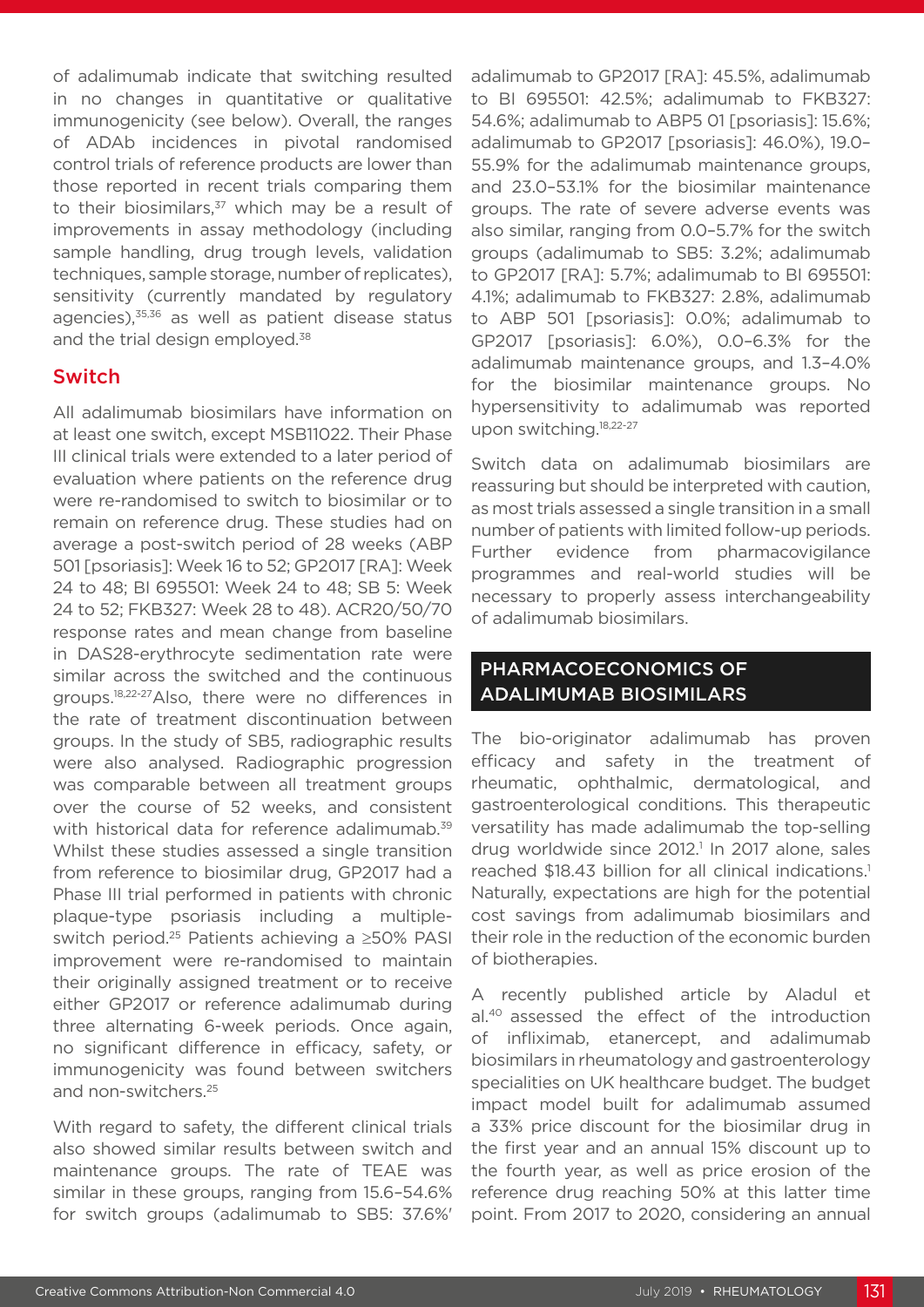growing market share of 10%, 35%, 60%, and 90%, savings due to Solymbic® (Amgen, USA), Amgevita® (Amgen, USA), and Imraldi® (Biogen, South Korea) are expected to reach £177 million and £91 million in rheumatic and inflammatory bowel diseases, respectively.40 Two other analyses were published as abstracts. The first used data from a USA claims-base and estimated annual combined savings of \$6.1 million per 10,000 insured RA patients treated with infliximab or adalimumab biosimilars (assuming a 30% market share and 25% price discount).<sup>41</sup> The second estimated combined savings over 1 year of €26 million, €351 million, and €98 million in France, Germany, and the UK, respectively, with the use of infliximab, etanercept, or adalimumab biosimilars in RA patients (assuming a 50% biosimilar quota and 30% price discount).42

Overall, budget impact analyses of adalimumab biosimilars are still scarce, especially when compared to infliximab and etanercept biosimilars. Based on what is known from these therapies, cost savings generated by adalimumab

biosimilars will allow thousands of new patients to be treated every year (assuming these savings are re-invested) and will play an important role in the sustainability of healthcare systems worldwide.<sup>43</sup>

## **CONCLUSION**

All currently approved adalimumab biosimilars have demonstrated equivalence to reference product in preclinical and clinical studies and have been rigorously scrutinised by regulatory agencies before approval. Further reassurance on the safety and efficacy of adalimumab biosimilars in clinically studied and extrapolated indications will come from mandatory long-term pharmacovigilance programmes established by the FDA and EMA, as well as real-world data from national patient registries. The worldwide success of bio-originator adalimumab will grant its biosimilars an economic impact that will surpass the one seen with infliximab, etanercept, or rituximab, further contributing to the treatment sustainability of patients with immune-mediated inflammatory conditions.

#### References

- 1. GEN. Top 15 best-selling drugs of 2018. 2019. Available at: https://www. genengnews.com/a-lists/top-15-bestselling-drugs-of-2018/. Last accessed: 14 June 2019.
- 2. European Medicines Agency. Humira – Summary of product characteristics. 2018. Available at: https://www.ema. europa.eu/documents/productinformation/humira-epar-productinformation\_en.pdf. Last accessed: 1 February 2019.
- 3. European Medicines Agency. EMAapproved adalimumab biosimilars. 2019. Available at: https://www. ema.europa.eu/en/search/search/ search api aggregation ema medicine\_types/field\_ema\_med biosimilar?search\_api\_views\_ fulltext=adalimumab. Last accessed: 1 February 2019.
- 4. US Food and Drug Administration. Biosimilar product information. 2019. Available at: https://www.fda.gov/ Drugs/DevelopmentApprovalProcess/HowDrugsareDevelopedandApproved/ApprovalApplications/ TherapeuticBiologicApplications/ Biosimilars/ucm580432.htm. Last accessed: 1 February 2019.
- 5. Evaluate. Abbvie manoeuvres to defend Humira to the last. 2018. Available at: https://www.evaluate.

com/vantage/articles/analysis/ spotlight/abbvie-manoeuvresdefend-humira-last. Last accessed: 31 May 2019.

- 6. Bioprocess International. Boehringer Ingelheim abandons biosimilars outside the US. 2018. Available at: https://bioprocessintl.com/ bioprocess-insider/global-markets/ boehringer-ingelheim-abandonsbiosimilars-outside-the-us/. Last accessed: 31 May 2019.
- 7. Araújo F et al. Biosimilar DMARDs: What does the future hold? Drugs. 2016;76(6):629-37.
- 8. Liu J et al. Assessing analytical similarity of proposed Amgen biosimilar ABP 501 to adalimumab. BioDrugs. 2016;30(4):321-38.
- 9. Lee N et al. Evaluation of similar quality attribute characteristics in SB5 and reference product of adalimumab. MAbs. 2019;11(1):129-44.
- 10. Schiestl M, Roesli C. Development and analytical characterization of GP2017: A proposed adalimumab biosimilar. Abstract 627. United European Gastroenteology Week, 28 October - 1 November, 2016.
- 11. European Medicines Agency. Cyltezo – Summary of product characteristics. 2017. Available at https://www.ema.

europa.eu/en/documents/productinformation/cyltezo-epar-productinformation\_en.pdf. Last accessed: 5 February 2019.

- 12. European Medicines Agency. Hulio Assessment Report. 2018. Available at https://www.ema.europa.eu/en/ documents/assessment-report/ hulio-epar-public-assessment-report\_ en.pdf. Last accessed: 5 February 2019.
- 13. Magnenat L et al. Demonstration of physicochemical and functional similarity between the proposed biosimilar adalimumab MSB11022 and Humira®. MAbs 2017;9(1):127-39.
- 14. Velayudhan J et al. Demonstration of functional similarity of proposed biosimilar ABP 501 to adalimumab. BioDrugs. 2016;30(4):339-51.
- 15. Kronthaler U et al. Comparative functional and pharmacological characterization of Sandoz proposed biosimilar adalimumab (GP2017): Rationale for extrapolation across indications. Expert Opin Biol Ther. 2018;18(8):921-30.
- 16. Kaur P et al. A randomised, single-blind, single-dose, threearm, parallel-group study in healthy subjects to demonstrate pharmacokinetic equivalence of ABP